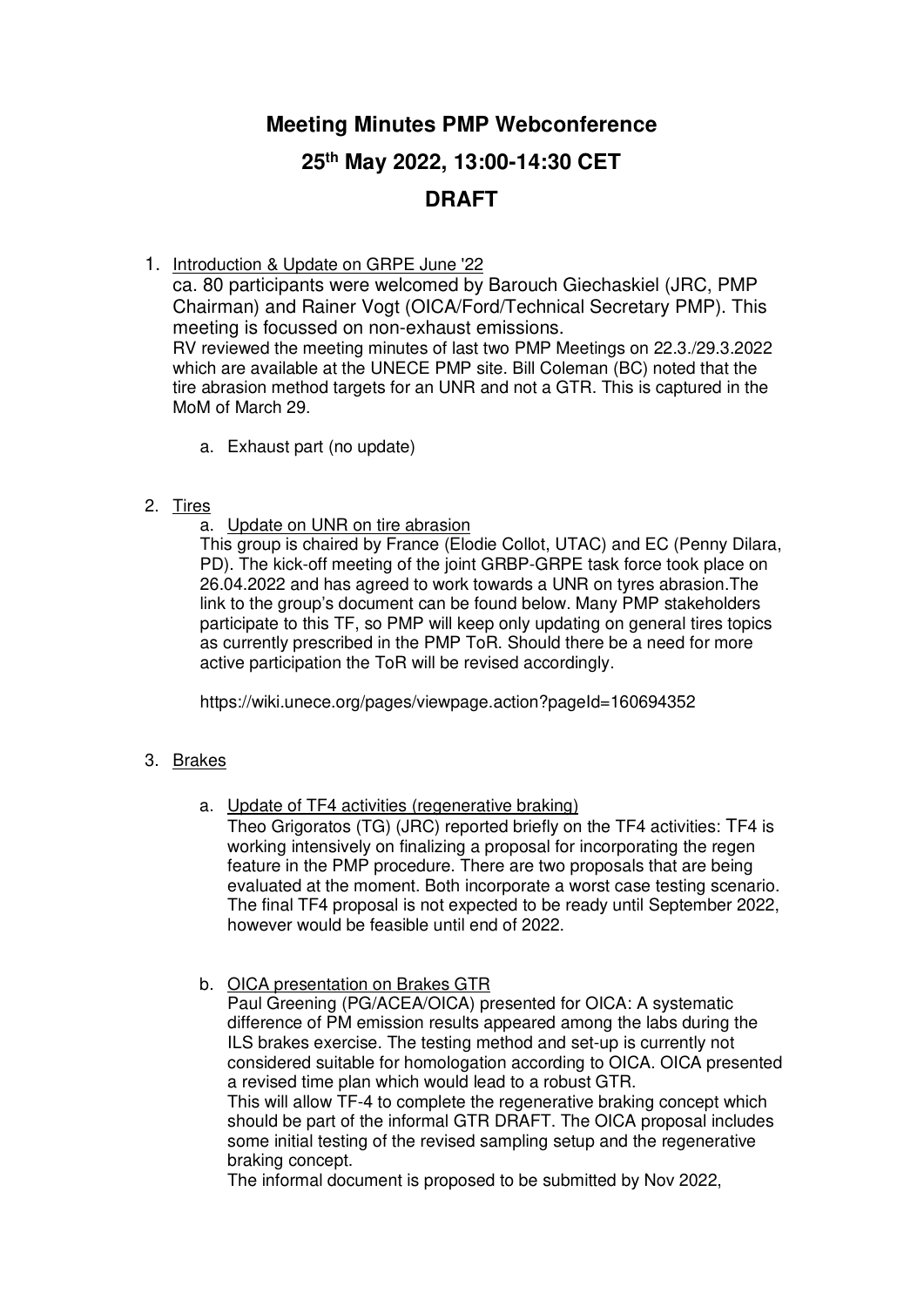followed by the GTR working DRAFT in March 2023, for adoption in June 2023. Industry is heavily contributing and carrying most of the test work. It appears reasonable to ask for a 6 month extension to improve the method. After submission the GTR needs to be tested by a second Inter Laboratory Study (ILS). Substantial details need to be aligned and agreed in PMP.

#### Discussion:

Penny Dilara (PD) (EC-DG-GROW) appreciated the contributions by OICA. Everybody wants robust regulations. There were GTRs which were not validated before adoption. EC does not agree with a delay. Regen. Braking could be added later.

Bill Coleman (BC) (OICA): Need to capture when the informal PMP group can review the entire document? There is time needed to review, to discuss and revise.

Mr Eichler/UBA: commented that filtering of the ILS labs improves variability. Earlier this was reported +/- <20% (1x standard deviation).

TG: The presented lab-to-lab variability is misleading since the vast majority of the participating labs did not fully comply with the defined specifications. Additionally, the incorporation of new stricter specifications in the protocol will result in a further reduced variability. ILS has seen an issue with volatile particles that are present in only some of the tests. The GTR will require solid and total PN to capture the possible emission of these particles. This has been discussed at the TF2 and will be presented and discussed in the PMP group.

#### c. JRC update on the Brakes GTR

d. Next steps to the Brakes GTR

TG reviewed the background. After 5 years (not including interruptions in 2020) JRC believes it is time to submit the DRAFT for full-friction brakes. The working groups TF1 – TF4 had in total about 100 meetings, whereas 17 non-exhaust dedicated PMP meetings took place over these years. TG reviewed aims and status. JRC agrees that the level of reproducibility when all data are considered is high- filtering is necessary to remove data with obvious errors and outliers (see presentation of previous PMP meeting). JRC believes that the amendments introduced by TF2 in the protocol will result in improvements.

TG reviewed the TF2 status: clauses 1- 7 would be done; For clause 9, 10, 11 feedback is ongoing.

ILS filtering of labs reduced variability (1x standard deviation) from 42.6% to 19.5%. Four labs seemed to be closer to each other and provided reproducible results.

During the GRPE-PMP session (June 1) JRC will ask to submit the Informal document to GRPE until July 1.

The GTR working document would be submitted by beginning of Oct 22.

Mid December 2022 the Regen. braking method will be added to the working document.